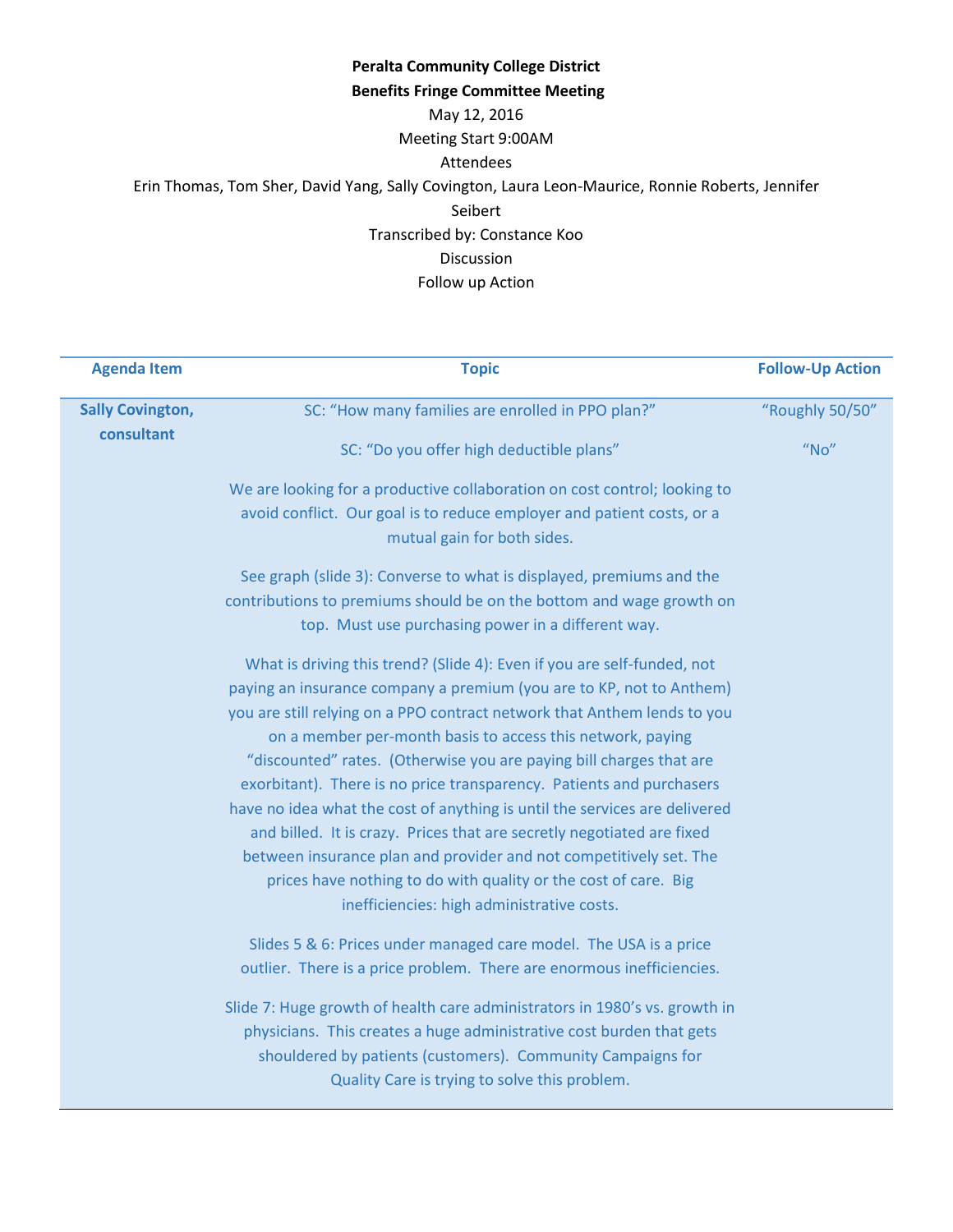### **Peralta Community College District Benefits Fringe Committee Meeting** May 12, 2016 Meeting Start 9:00AM Attendees Erin Thomas, Tom Sher, David Yang, Sally Covington, Laura Leon-Maurice, Ronnie Roberts, Jennifer Seibert Transcribed by: Constance Koo Discussion Follow up Action

Slide 8: Two Paths. You can continue to pay the higher prices, or you can pay lower prices.

Slide 9: Competitive Bidding: the suggested alternative to PPO networks and payment methods. Service providers out of network can be offered as an option, not just in-network providers. Pay out of network provider (any who want to participate) a bidded price. Price has been set by provider rather than the contract. This is best done on a voluntary basis. #3 is operationally, mechanistically easy to do. (Side note: We are public interest advocates, researchers, policy organization that allies with unions and their purchasers to help you move forward. It's simple and straightforward, but we are not trying to sell this to you.) This is only an option available for self-funded employee medical plans. Core Source can administer on the District's behalf this suggested cash-based method.

Slide 10: How does this help? Cash pricing in the Bay Area is well below insurance companies' rates.

Slide 11: An example of how much lower the cash price is vs. PPO contract rate.

Slide 12: The Overcharge: What you are paying now. (Anthem PPO Contract rates). PPO Contract price as an average vs. cash price open market rates currently available. We want to make the PPO Contract rate match the cash price rate (we want it to come down). Goal: Wants transparent open market pricing. We need a different business model.

Slide 13: Projected Health Plan Savings. 22 months of paid claims data from a Bay Area employer (larger than PCCD) shown here. Gross savings is 18%. Performance risk is taken on by the delivery system. This is a performance-based approach to fees.

Slide 14 & 15: Plan and Member Benefits, Plan Infrastructure. Test run/pilot this competitive bidding – contract with a competitive bidding vendor and offer it as a service enhancement to your plan. There is no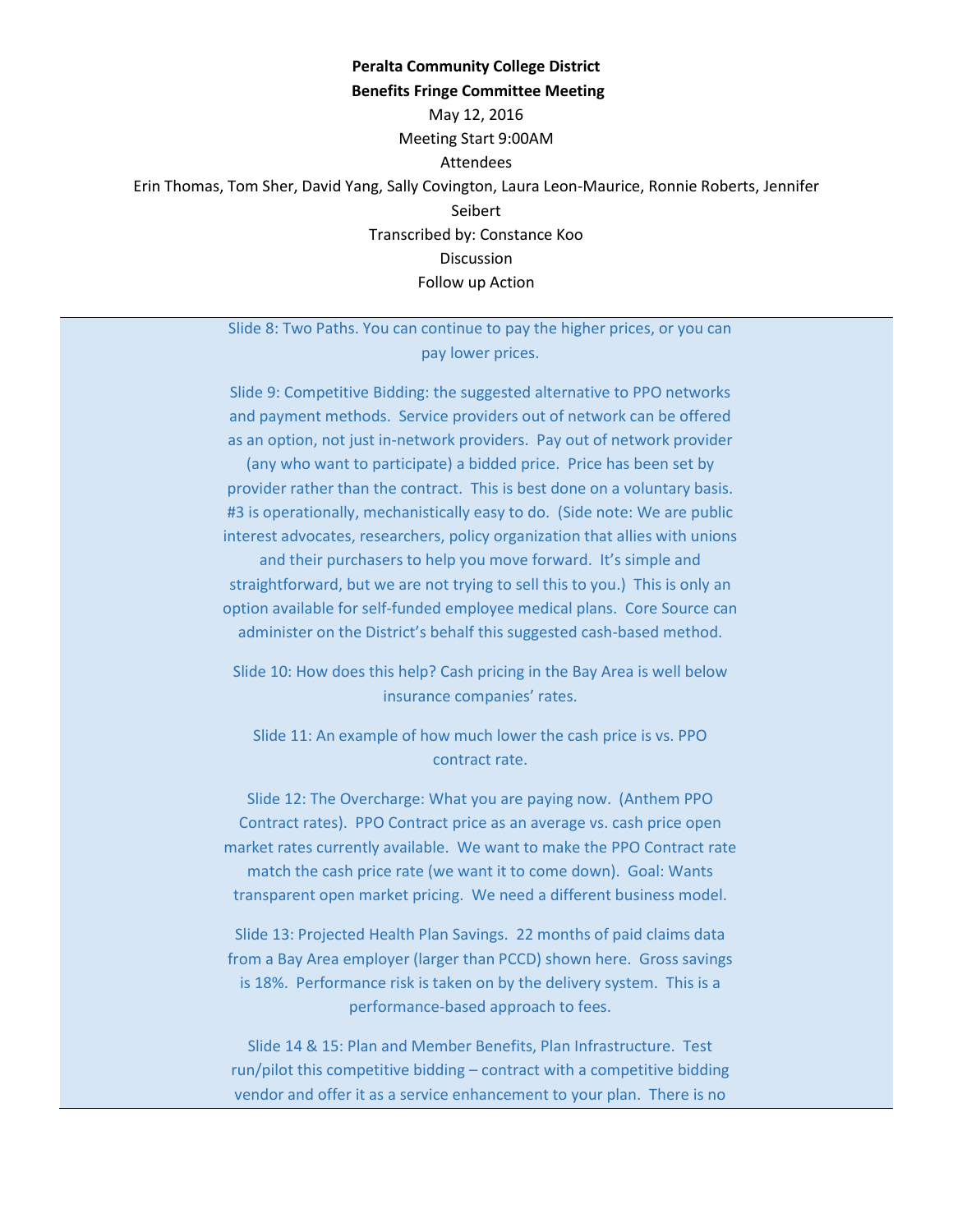### **Peralta Community College District Benefits Fringe Committee Meeting** May 12, 2016 Meeting Start 9:00AM Attendees Erin Thomas, Tom Sher, David Yang, Sally Covington, Laura Leon-Maurice, Ronnie Roberts, Jennifer Seibert Transcribed by: Constance Koo Discussion Follow up Action

risk to self-funded plans for doing this, you aren't paying them anything upfront, simply offering this to members and financially motivating them to take up this service. We have been working with unions and educating them. If an employer was going to impose this on their own without collaboration, it would be met with greater suspicion. Trying to bring labor management in.

| <b>Questions</b> | Slide 13: Sally - test run the simple procedure and see how it works.                                                                                                                                                                                                                                                     |
|------------------|---------------------------------------------------------------------------------------------------------------------------------------------------------------------------------------------------------------------------------------------------------------------------------------------------------------------------|
|                  | Ronnie: Problem: employee has an option to select bidders - what if they<br>end up going to the most expensive? PCCD is on the hook for the huge<br>difference in procedures. Employee may pick a bidder who charges way<br>over the price of the contract PPO. Contract pricing can serve as<br>protection as well.      |
|                  | Sally: how do you encourage employees to find out the price of services<br>in advance and go to PPO contract providers to get better rates?                                                                                                                                                                               |
|                  | Ronnie: We have PPO Lite. Take traditional (out of network), then<br>employees pay more.                                                                                                                                                                                                                                  |
|                  | Sally: If you're focusing on in-network, because they have higher cost<br>share in out of network, there is still enormous price variation within in-<br>network providers. Within the context of the network, is there any<br>way/mechanism that the plan financially encourages members to choose<br>a lower cost plan? |
|                  | JS: We are consistent with what other colleges do. Part of the draw to<br>work at PCCD is that members don't have to shop around.                                                                                                                                                                                         |
|                  | Sally: I in no way intend to criticize. Just suggesting taking advantages of<br>innovations in the marketplace. Now we have a program to pick<br>providers who offer better pricing and quality care. Offer this service as<br>an enhancement.                                                                            |
|                  |                                                                                                                                                                                                                                                                                                                           |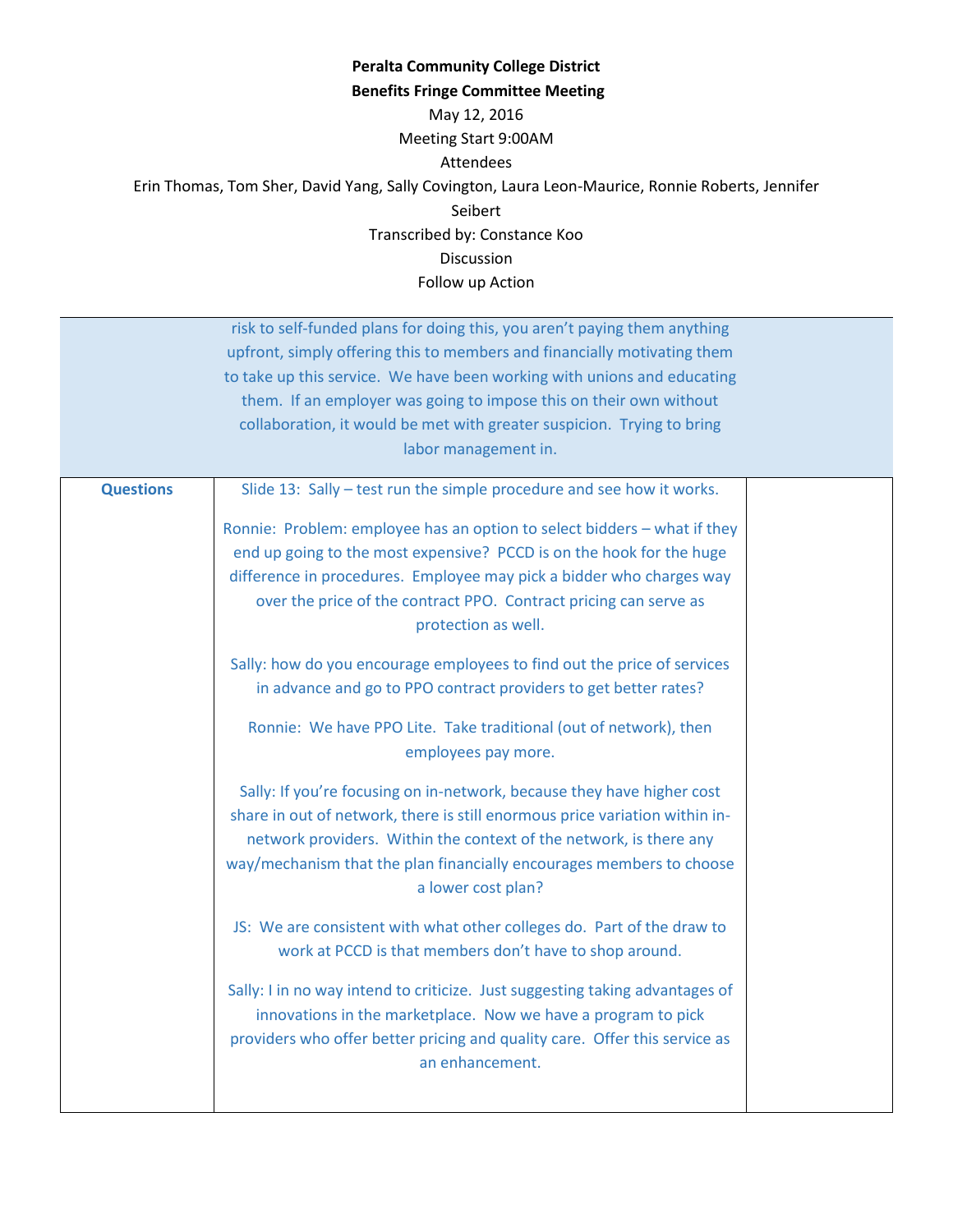# **Peralta Community College District Benefits Fringe Committee Meeting** May 12, 2016 Meeting Start 9:00AM Attendees Erin Thomas, Tom Sher, David Yang, Sally Covington, Laura Leon-Maurice, Ronnie Roberts, Jennifer Seibert Transcribed by: Constance Koo Discussion

Follow up Action

| Ronnie: Problem is creating an incentive for employee to choose cash                                                                                                                                                                            |
|-------------------------------------------------------------------------------------------------------------------------------------------------------------------------------------------------------------------------------------------------|
| price bidding. (Paying zero out of pocket is currently what they want. Not                                                                                                                                                                      |
| a cumbersome process of shopping around). You have to convince them                                                                                                                                                                             |
| to choose someone who is lower than our contracted price.                                                                                                                                                                                       |
| Sally: the patient needs to be rewarded.                                                                                                                                                                                                        |
| Laura: how do I know I'm getting the same quality? (Price reflects quality<br>in the eyes of employee). I wouldn't trust a system that shops the                                                                                                |
| cheapest contractor. I like my benefits and coverage as is.                                                                                                                                                                                     |
| JS: Page 6 - mountain of administrative costs - reduce this amount of<br>PCCD administrative costs?                                                                                                                                             |
| Sally: No. Simply contract with the vendor who does not charge anything.<br>It is an incorrect assumption that providers are scummy. Lastly,<br>substantial incentives can be built into the program even where there is<br>no deductible.      |
| David: Looking at the numbers, are there other organizations that have<br>adopted this cash plan?                                                                                                                                               |
| Sally: Not in CA, it's new. Patient Purchasing System (PPA) - would be the<br>entity to receive the claims/data, not us. They would return to you an<br>analysis of savings.                                                                    |
| JS: at what point does PPA generate revenue? How long have you worked<br>with PPA?                                                                                                                                                              |
| Sally: They say they take 25% of savings. We don't work with PPA, per se.<br>We've investigated them on behalf of labor clients. I have developed<br>through this investigation a lot of confidence in their business and clinical<br>approach. |
| The second organization investigated to a lesser extent is Mini Bid (based<br>in Texas). Founder is an insurance broker, not a physician. They do not                                                                                           |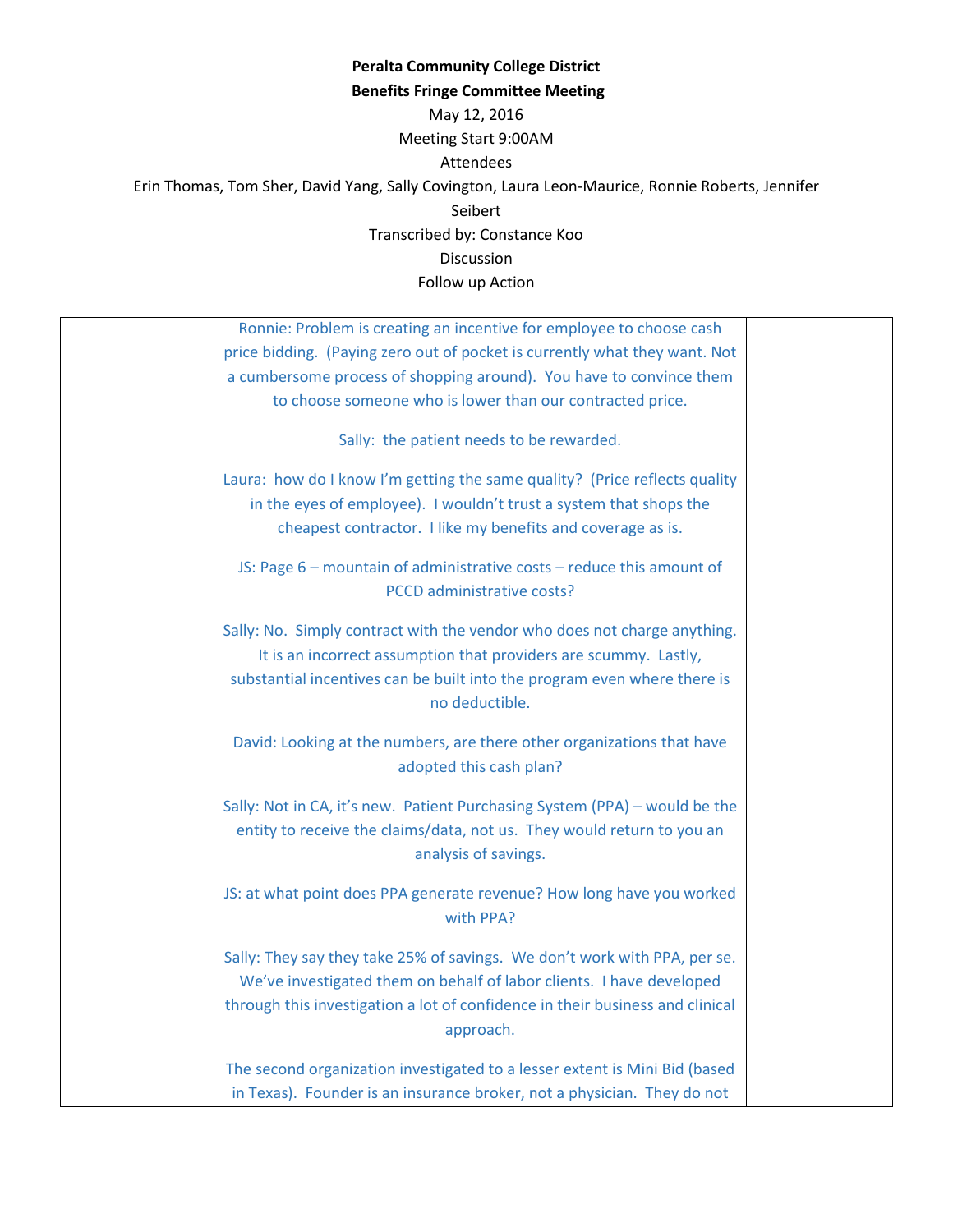## **Peralta Community College District Benefits Fringe Committee Meeting** May 12, 2016 Meeting Start 9:00AM Attendees Erin Thomas, Tom Sher, David Yang, Sally Covington, Laura Leon-Maurice, Ronnie Roberts, Jennifer Seibert Transcribed by: Constance Koo Discussion

Follow up Action

| have a process for putting together medical service requests. It needs<br>capacity to know all the medical codes, without which you can't put<br>together providers to bid. Only PPA has this.                                                                                                         |  |
|--------------------------------------------------------------------------------------------------------------------------------------------------------------------------------------------------------------------------------------------------------------------------------------------------------|--|
| On prescription drug requests - PPA does not want pharmacy information<br>or patient identifying information.                                                                                                                                                                                          |  |
| Question no. 7: Ask PPA directly (I'm not PPA), but I believe PPA uses the<br>claims file that you would transfer as the baseline to determine the<br>difference that you would pay without competitive bidding and what you<br>would save under competitive bidding.                                  |  |
| Question 9: It introduces competition in a way that will be beneficial for<br>the district and employees.                                                                                                                                                                                              |  |
| No. 10: We will find out. Task force process will likely set up local<br>publications and engage. It doesn't have a position at the time. (JS: No<br>fast track on this, just an idea we can explore. Early adopters will occur).<br>Sally: No risk to PCCD. You don't have to provide costly vendors. |  |
| Part of step by step process: patient gives PPA their selection of vendor.                                                                                                                                                                                                                             |  |
| JS: What is the role of CCQ outside of PPA? Is there a financial<br>relationship?                                                                                                                                                                                                                      |  |
| Sally: No. No financial ties with any vendor on principal. Only work with<br>labor unions and large purchasers of health care under contract.                                                                                                                                                          |  |
| Ronnie: re emergencies: the cash price remains the same on initial<br>procedure. The emergency procedure is priced differently. The<br>employee would be out of network for any additional services taking<br>place?                                                                                   |  |